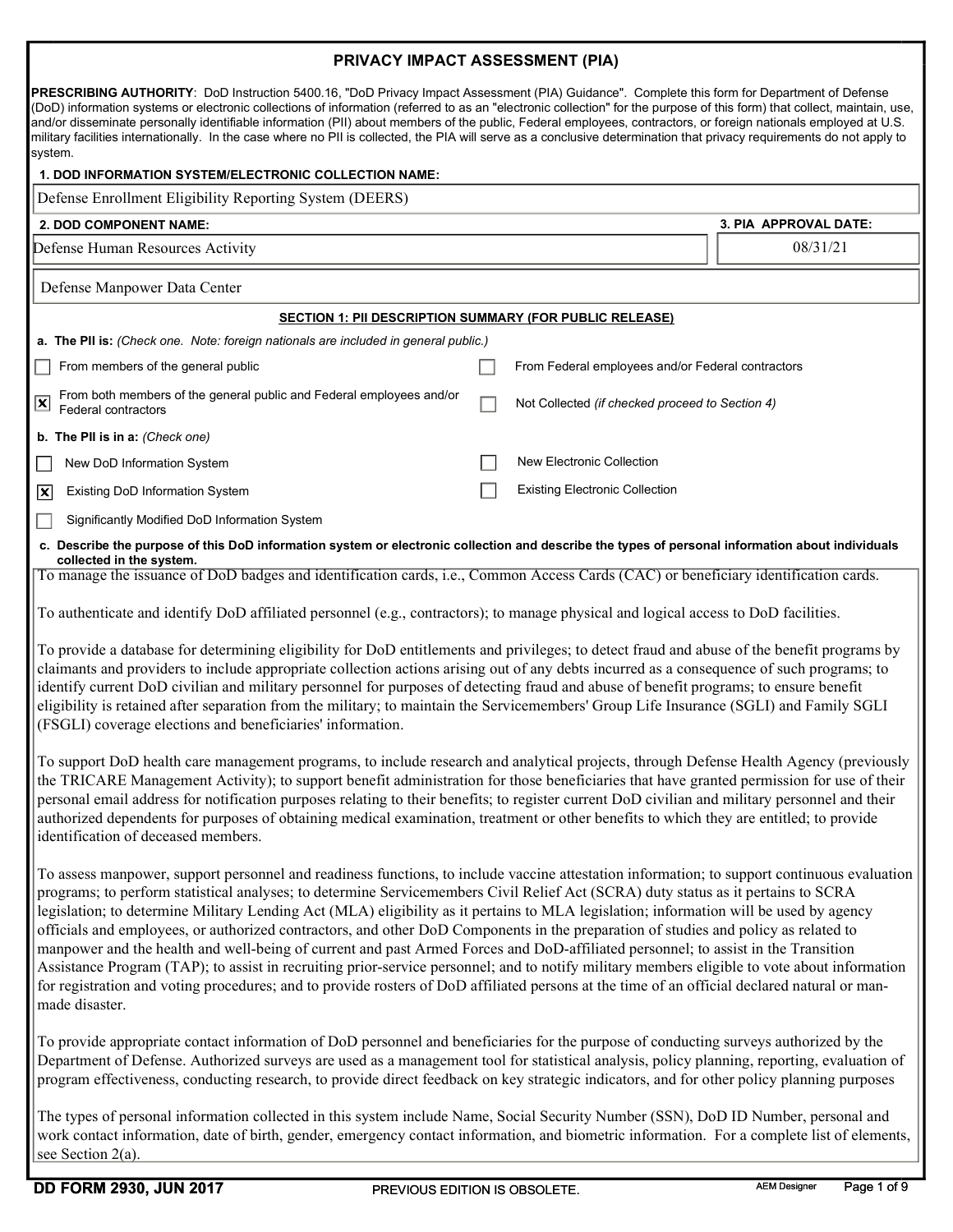| PII is collected in order to authenticate and identify DoD affiliated personnel; provide enrollment and eligibility information for DoD<br>benefits and privileges; and provide verification for issuance of DoD authorized identification or common access cards. Additionally,<br>information is used for Computer Matching purpose as authorized in accordance with the Privacy Act of 1974.<br>e. Do individuals have the opportunity to object to the collection of their PII?<br>$ \mathbf{x} $<br>No<br>Yes<br>(1) If "Yes," describe the method by which individuals can object to the collection of PII.<br>(2) If "No," state the reason why individuals cannot object to the collection of PII.<br>Failure to disclose information that directly feed DEERS can be located on the following forms:<br>DD Form 1172/1172-2, Application for Identification Card/DEERS Enrollment<br>DD Form 2842, Public Key Infrastructure Certificate of Acceptance and Acknowledgment of Responsibilities<br>DD Form 3150, Certification of Vaccination<br>f. Do individuals have the opportunity to consent to the specific uses of their PII?<br>$ \mathbf{x} $ Yes<br>No<br>(1) If "Yes," describe the method by which individuals can give or withhold their consent.<br>(2) If "No," state the reason why individuals cannot give or withhold their consent.<br>Individuals provide consent at point of collection.<br>g. When an individual is asked to provide Pll, a Privacy Act Statement (PAS) and/or a Privacy Advisory must be provided. (Check as appropriate and<br>provide the actual wording.)<br>$ \mathbf{x} $<br>Privacy Act Statement<br>Privacy Advisory<br>Not Applicable<br>Privacy Act Statements are printed on DD Forms 1172, 1172-2, 2842, and 3150 and provided at the collection point. The statement provides<br>collection purpose, authorities, external uses, nature of the program, the name and number of the PAS notice governing the collection, and an<br>electronic link to the system notice. The statement is included on paper and electronic collection forms. A PAS is also available for those<br>updating their information via telephone.<br>h. With whom will the PII be shared through data exchange, both within your DoD Component and outside your Component? (Check all that apply)<br>Various OSD Offices<br>Within the DoD Component<br>Specify.<br>$ \mathsf{x} $<br>Each of the Uniformed Services<br>$ \mathbf{x} $<br>Other DoD Components<br>Specify.<br>Transportation Security Administration; Social Security<br>Administration; Department of Veterans Affairs; OPM;<br>United States Postal Service; Executive Office of the<br>President and Administrative Office of the Courts;<br>Other Federal Agencies<br>Specify.<br>x<br>Department of Health and Human Services; Department of<br>Education; Department of Labor; Coast Guard; Public<br>Health Service; American Red Cross; Department of<br>Homeland Security.<br>State Medicaid agencies; Consumer Reporting Agencies.<br>State and Local Agencies<br>Specify.<br>$ \mathbf{x} $<br>Contractor (Name of contractor and describe the language in<br>the contract that safeguards PII. Include whether FAR privacy<br>Contracted Medical Health providers; Defense contractors.<br>$\boxed{\mathbf{x}}$<br>Specify.<br>clauses, i.e., 52.224-1, Privacy Act Notification, 52.224-2,<br>Privacy Act, and FAR 39.105 are included in the contract.)<br>Pharmacies; Federally Funded Research Centers.<br>Other (e.g., commercial providers, colleges).<br>Specify.<br>$ \mathsf{x} $<br>i. Source of the PII collected is: (Check all that apply and list all information systems if applicable)<br>Individuals<br>$ \mathbf{x} $<br>Databases<br><b>Existing DoD Information Systems</b><br><b>Commercial Systems</b><br>$ \overline{\mathbf{x}} $<br>$ \overline{\mathbf{x}} $<br>Other Federal Information Systems<br>DoD Personnel, Pay and Benefit systems; Department of Veterans Affairs and other Federal agencies.<br>j. How will the information be collected? (Check all that apply and list all Official Form Numbers if applicable) | d. Why is the PII collected and/or what is the intended use of the PII? (e.g., verification, identification, authentication, data matching, mission-related use,<br>administrative use) |  |
|------------------------------------------------------------------------------------------------------------------------------------------------------------------------------------------------------------------------------------------------------------------------------------------------------------------------------------------------------------------------------------------------------------------------------------------------------------------------------------------------------------------------------------------------------------------------------------------------------------------------------------------------------------------------------------------------------------------------------------------------------------------------------------------------------------------------------------------------------------------------------------------------------------------------------------------------------------------------------------------------------------------------------------------------------------------------------------------------------------------------------------------------------------------------------------------------------------------------------------------------------------------------------------------------------------------------------------------------------------------------------------------------------------------------------------------------------------------------------------------------------------------------------------------------------------------------------------------------------------------------------------------------------------------------------------------------------------------------------------------------------------------------------------------------------------------------------------------------------------------------------------------------------------------------------------------------------------------------------------------------------------------------------------------------------------------------------------------------------------------------------------------------------------------------------------------------------------------------------------------------------------------------------------------------------------------------------------------------------------------------------------------------------------------------------------------------------------------------------------------------------------------------------------------------------------------------------------------------------------------------------------------------------------------------------------------------------------------------------------------------------------------------------------------------------------------------------------------------------------------------------------------------------------------------------------------------------------------------------------------------------------------------------------------------------------------------------------------------------------------------------------------------------------------------------------------------------------------------------------------------------------------------------------------------------------------------------------------------------------------------------------------------------------------------------------------------------------------------------------------------------------------------------------------------------------------------------------------------------------------------------------------------------------------------------------------------------------------------------------------------------------------------------------------------------------------------------------------------------------------------------------------------------------------------------------------------------------------------------------------------------------------------------------------------------------------------------------------------------------------------------------------------------------------------|-----------------------------------------------------------------------------------------------------------------------------------------------------------------------------------------|--|
|                                                                                                                                                                                                                                                                                                                                                                                                                                                                                                                                                                                                                                                                                                                                                                                                                                                                                                                                                                                                                                                                                                                                                                                                                                                                                                                                                                                                                                                                                                                                                                                                                                                                                                                                                                                                                                                                                                                                                                                                                                                                                                                                                                                                                                                                                                                                                                                                                                                                                                                                                                                                                                                                                                                                                                                                                                                                                                                                                                                                                                                                                                                                                                                                                                                                                                                                                                                                                                                                                                                                                                                                                                                                                                                                                                                                                                                                                                                                                                                                                                                                                                                                                                        |                                                                                                                                                                                         |  |
|                                                                                                                                                                                                                                                                                                                                                                                                                                                                                                                                                                                                                                                                                                                                                                                                                                                                                                                                                                                                                                                                                                                                                                                                                                                                                                                                                                                                                                                                                                                                                                                                                                                                                                                                                                                                                                                                                                                                                                                                                                                                                                                                                                                                                                                                                                                                                                                                                                                                                                                                                                                                                                                                                                                                                                                                                                                                                                                                                                                                                                                                                                                                                                                                                                                                                                                                                                                                                                                                                                                                                                                                                                                                                                                                                                                                                                                                                                                                                                                                                                                                                                                                                                        |                                                                                                                                                                                         |  |
|                                                                                                                                                                                                                                                                                                                                                                                                                                                                                                                                                                                                                                                                                                                                                                                                                                                                                                                                                                                                                                                                                                                                                                                                                                                                                                                                                                                                                                                                                                                                                                                                                                                                                                                                                                                                                                                                                                                                                                                                                                                                                                                                                                                                                                                                                                                                                                                                                                                                                                                                                                                                                                                                                                                                                                                                                                                                                                                                                                                                                                                                                                                                                                                                                                                                                                                                                                                                                                                                                                                                                                                                                                                                                                                                                                                                                                                                                                                                                                                                                                                                                                                                                                        |                                                                                                                                                                                         |  |
|                                                                                                                                                                                                                                                                                                                                                                                                                                                                                                                                                                                                                                                                                                                                                                                                                                                                                                                                                                                                                                                                                                                                                                                                                                                                                                                                                                                                                                                                                                                                                                                                                                                                                                                                                                                                                                                                                                                                                                                                                                                                                                                                                                                                                                                                                                                                                                                                                                                                                                                                                                                                                                                                                                                                                                                                                                                                                                                                                                                                                                                                                                                                                                                                                                                                                                                                                                                                                                                                                                                                                                                                                                                                                                                                                                                                                                                                                                                                                                                                                                                                                                                                                                        |                                                                                                                                                                                         |  |
|                                                                                                                                                                                                                                                                                                                                                                                                                                                                                                                                                                                                                                                                                                                                                                                                                                                                                                                                                                                                                                                                                                                                                                                                                                                                                                                                                                                                                                                                                                                                                                                                                                                                                                                                                                                                                                                                                                                                                                                                                                                                                                                                                                                                                                                                                                                                                                                                                                                                                                                                                                                                                                                                                                                                                                                                                                                                                                                                                                                                                                                                                                                                                                                                                                                                                                                                                                                                                                                                                                                                                                                                                                                                                                                                                                                                                                                                                                                                                                                                                                                                                                                                                                        |                                                                                                                                                                                         |  |
|                                                                                                                                                                                                                                                                                                                                                                                                                                                                                                                                                                                                                                                                                                                                                                                                                                                                                                                                                                                                                                                                                                                                                                                                                                                                                                                                                                                                                                                                                                                                                                                                                                                                                                                                                                                                                                                                                                                                                                                                                                                                                                                                                                                                                                                                                                                                                                                                                                                                                                                                                                                                                                                                                                                                                                                                                                                                                                                                                                                                                                                                                                                                                                                                                                                                                                                                                                                                                                                                                                                                                                                                                                                                                                                                                                                                                                                                                                                                                                                                                                                                                                                                                                        |                                                                                                                                                                                         |  |
|                                                                                                                                                                                                                                                                                                                                                                                                                                                                                                                                                                                                                                                                                                                                                                                                                                                                                                                                                                                                                                                                                                                                                                                                                                                                                                                                                                                                                                                                                                                                                                                                                                                                                                                                                                                                                                                                                                                                                                                                                                                                                                                                                                                                                                                                                                                                                                                                                                                                                                                                                                                                                                                                                                                                                                                                                                                                                                                                                                                                                                                                                                                                                                                                                                                                                                                                                                                                                                                                                                                                                                                                                                                                                                                                                                                                                                                                                                                                                                                                                                                                                                                                                                        |                                                                                                                                                                                         |  |
|                                                                                                                                                                                                                                                                                                                                                                                                                                                                                                                                                                                                                                                                                                                                                                                                                                                                                                                                                                                                                                                                                                                                                                                                                                                                                                                                                                                                                                                                                                                                                                                                                                                                                                                                                                                                                                                                                                                                                                                                                                                                                                                                                                                                                                                                                                                                                                                                                                                                                                                                                                                                                                                                                                                                                                                                                                                                                                                                                                                                                                                                                                                                                                                                                                                                                                                                                                                                                                                                                                                                                                                                                                                                                                                                                                                                                                                                                                                                                                                                                                                                                                                                                                        |                                                                                                                                                                                         |  |
|                                                                                                                                                                                                                                                                                                                                                                                                                                                                                                                                                                                                                                                                                                                                                                                                                                                                                                                                                                                                                                                                                                                                                                                                                                                                                                                                                                                                                                                                                                                                                                                                                                                                                                                                                                                                                                                                                                                                                                                                                                                                                                                                                                                                                                                                                                                                                                                                                                                                                                                                                                                                                                                                                                                                                                                                                                                                                                                                                                                                                                                                                                                                                                                                                                                                                                                                                                                                                                                                                                                                                                                                                                                                                                                                                                                                                                                                                                                                                                                                                                                                                                                                                                        |                                                                                                                                                                                         |  |
|                                                                                                                                                                                                                                                                                                                                                                                                                                                                                                                                                                                                                                                                                                                                                                                                                                                                                                                                                                                                                                                                                                                                                                                                                                                                                                                                                                                                                                                                                                                                                                                                                                                                                                                                                                                                                                                                                                                                                                                                                                                                                                                                                                                                                                                                                                                                                                                                                                                                                                                                                                                                                                                                                                                                                                                                                                                                                                                                                                                                                                                                                                                                                                                                                                                                                                                                                                                                                                                                                                                                                                                                                                                                                                                                                                                                                                                                                                                                                                                                                                                                                                                                                                        |                                                                                                                                                                                         |  |
|                                                                                                                                                                                                                                                                                                                                                                                                                                                                                                                                                                                                                                                                                                                                                                                                                                                                                                                                                                                                                                                                                                                                                                                                                                                                                                                                                                                                                                                                                                                                                                                                                                                                                                                                                                                                                                                                                                                                                                                                                                                                                                                                                                                                                                                                                                                                                                                                                                                                                                                                                                                                                                                                                                                                                                                                                                                                                                                                                                                                                                                                                                                                                                                                                                                                                                                                                                                                                                                                                                                                                                                                                                                                                                                                                                                                                                                                                                                                                                                                                                                                                                                                                                        |                                                                                                                                                                                         |  |
|                                                                                                                                                                                                                                                                                                                                                                                                                                                                                                                                                                                                                                                                                                                                                                                                                                                                                                                                                                                                                                                                                                                                                                                                                                                                                                                                                                                                                                                                                                                                                                                                                                                                                                                                                                                                                                                                                                                                                                                                                                                                                                                                                                                                                                                                                                                                                                                                                                                                                                                                                                                                                                                                                                                                                                                                                                                                                                                                                                                                                                                                                                                                                                                                                                                                                                                                                                                                                                                                                                                                                                                                                                                                                                                                                                                                                                                                                                                                                                                                                                                                                                                                                                        |                                                                                                                                                                                         |  |
|                                                                                                                                                                                                                                                                                                                                                                                                                                                                                                                                                                                                                                                                                                                                                                                                                                                                                                                                                                                                                                                                                                                                                                                                                                                                                                                                                                                                                                                                                                                                                                                                                                                                                                                                                                                                                                                                                                                                                                                                                                                                                                                                                                                                                                                                                                                                                                                                                                                                                                                                                                                                                                                                                                                                                                                                                                                                                                                                                                                                                                                                                                                                                                                                                                                                                                                                                                                                                                                                                                                                                                                                                                                                                                                                                                                                                                                                                                                                                                                                                                                                                                                                                                        |                                                                                                                                                                                         |  |
|                                                                                                                                                                                                                                                                                                                                                                                                                                                                                                                                                                                                                                                                                                                                                                                                                                                                                                                                                                                                                                                                                                                                                                                                                                                                                                                                                                                                                                                                                                                                                                                                                                                                                                                                                                                                                                                                                                                                                                                                                                                                                                                                                                                                                                                                                                                                                                                                                                                                                                                                                                                                                                                                                                                                                                                                                                                                                                                                                                                                                                                                                                                                                                                                                                                                                                                                                                                                                                                                                                                                                                                                                                                                                                                                                                                                                                                                                                                                                                                                                                                                                                                                                                        |                                                                                                                                                                                         |  |
|                                                                                                                                                                                                                                                                                                                                                                                                                                                                                                                                                                                                                                                                                                                                                                                                                                                                                                                                                                                                                                                                                                                                                                                                                                                                                                                                                                                                                                                                                                                                                                                                                                                                                                                                                                                                                                                                                                                                                                                                                                                                                                                                                                                                                                                                                                                                                                                                                                                                                                                                                                                                                                                                                                                                                                                                                                                                                                                                                                                                                                                                                                                                                                                                                                                                                                                                                                                                                                                                                                                                                                                                                                                                                                                                                                                                                                                                                                                                                                                                                                                                                                                                                                        |                                                                                                                                                                                         |  |
|                                                                                                                                                                                                                                                                                                                                                                                                                                                                                                                                                                                                                                                                                                                                                                                                                                                                                                                                                                                                                                                                                                                                                                                                                                                                                                                                                                                                                                                                                                                                                                                                                                                                                                                                                                                                                                                                                                                                                                                                                                                                                                                                                                                                                                                                                                                                                                                                                                                                                                                                                                                                                                                                                                                                                                                                                                                                                                                                                                                                                                                                                                                                                                                                                                                                                                                                                                                                                                                                                                                                                                                                                                                                                                                                                                                                                                                                                                                                                                                                                                                                                                                                                                        |                                                                                                                                                                                         |  |
|                                                                                                                                                                                                                                                                                                                                                                                                                                                                                                                                                                                                                                                                                                                                                                                                                                                                                                                                                                                                                                                                                                                                                                                                                                                                                                                                                                                                                                                                                                                                                                                                                                                                                                                                                                                                                                                                                                                                                                                                                                                                                                                                                                                                                                                                                                                                                                                                                                                                                                                                                                                                                                                                                                                                                                                                                                                                                                                                                                                                                                                                                                                                                                                                                                                                                                                                                                                                                                                                                                                                                                                                                                                                                                                                                                                                                                                                                                                                                                                                                                                                                                                                                                        |                                                                                                                                                                                         |  |
|                                                                                                                                                                                                                                                                                                                                                                                                                                                                                                                                                                                                                                                                                                                                                                                                                                                                                                                                                                                                                                                                                                                                                                                                                                                                                                                                                                                                                                                                                                                                                                                                                                                                                                                                                                                                                                                                                                                                                                                                                                                                                                                                                                                                                                                                                                                                                                                                                                                                                                                                                                                                                                                                                                                                                                                                                                                                                                                                                                                                                                                                                                                                                                                                                                                                                                                                                                                                                                                                                                                                                                                                                                                                                                                                                                                                                                                                                                                                                                                                                                                                                                                                                                        |                                                                                                                                                                                         |  |
|                                                                                                                                                                                                                                                                                                                                                                                                                                                                                                                                                                                                                                                                                                                                                                                                                                                                                                                                                                                                                                                                                                                                                                                                                                                                                                                                                                                                                                                                                                                                                                                                                                                                                                                                                                                                                                                                                                                                                                                                                                                                                                                                                                                                                                                                                                                                                                                                                                                                                                                                                                                                                                                                                                                                                                                                                                                                                                                                                                                                                                                                                                                                                                                                                                                                                                                                                                                                                                                                                                                                                                                                                                                                                                                                                                                                                                                                                                                                                                                                                                                                                                                                                                        |                                                                                                                                                                                         |  |
|                                                                                                                                                                                                                                                                                                                                                                                                                                                                                                                                                                                                                                                                                                                                                                                                                                                                                                                                                                                                                                                                                                                                                                                                                                                                                                                                                                                                                                                                                                                                                                                                                                                                                                                                                                                                                                                                                                                                                                                                                                                                                                                                                                                                                                                                                                                                                                                                                                                                                                                                                                                                                                                                                                                                                                                                                                                                                                                                                                                                                                                                                                                                                                                                                                                                                                                                                                                                                                                                                                                                                                                                                                                                                                                                                                                                                                                                                                                                                                                                                                                                                                                                                                        |                                                                                                                                                                                         |  |
|                                                                                                                                                                                                                                                                                                                                                                                                                                                                                                                                                                                                                                                                                                                                                                                                                                                                                                                                                                                                                                                                                                                                                                                                                                                                                                                                                                                                                                                                                                                                                                                                                                                                                                                                                                                                                                                                                                                                                                                                                                                                                                                                                                                                                                                                                                                                                                                                                                                                                                                                                                                                                                                                                                                                                                                                                                                                                                                                                                                                                                                                                                                                                                                                                                                                                                                                                                                                                                                                                                                                                                                                                                                                                                                                                                                                                                                                                                                                                                                                                                                                                                                                                                        |                                                                                                                                                                                         |  |
|                                                                                                                                                                                                                                                                                                                                                                                                                                                                                                                                                                                                                                                                                                                                                                                                                                                                                                                                                                                                                                                                                                                                                                                                                                                                                                                                                                                                                                                                                                                                                                                                                                                                                                                                                                                                                                                                                                                                                                                                                                                                                                                                                                                                                                                                                                                                                                                                                                                                                                                                                                                                                                                                                                                                                                                                                                                                                                                                                                                                                                                                                                                                                                                                                                                                                                                                                                                                                                                                                                                                                                                                                                                                                                                                                                                                                                                                                                                                                                                                                                                                                                                                                                        |                                                                                                                                                                                         |  |
|                                                                                                                                                                                                                                                                                                                                                                                                                                                                                                                                                                                                                                                                                                                                                                                                                                                                                                                                                                                                                                                                                                                                                                                                                                                                                                                                                                                                                                                                                                                                                                                                                                                                                                                                                                                                                                                                                                                                                                                                                                                                                                                                                                                                                                                                                                                                                                                                                                                                                                                                                                                                                                                                                                                                                                                                                                                                                                                                                                                                                                                                                                                                                                                                                                                                                                                                                                                                                                                                                                                                                                                                                                                                                                                                                                                                                                                                                                                                                                                                                                                                                                                                                                        |                                                                                                                                                                                         |  |
|                                                                                                                                                                                                                                                                                                                                                                                                                                                                                                                                                                                                                                                                                                                                                                                                                                                                                                                                                                                                                                                                                                                                                                                                                                                                                                                                                                                                                                                                                                                                                                                                                                                                                                                                                                                                                                                                                                                                                                                                                                                                                                                                                                                                                                                                                                                                                                                                                                                                                                                                                                                                                                                                                                                                                                                                                                                                                                                                                                                                                                                                                                                                                                                                                                                                                                                                                                                                                                                                                                                                                                                                                                                                                                                                                                                                                                                                                                                                                                                                                                                                                                                                                                        |                                                                                                                                                                                         |  |
|                                                                                                                                                                                                                                                                                                                                                                                                                                                                                                                                                                                                                                                                                                                                                                                                                                                                                                                                                                                                                                                                                                                                                                                                                                                                                                                                                                                                                                                                                                                                                                                                                                                                                                                                                                                                                                                                                                                                                                                                                                                                                                                                                                                                                                                                                                                                                                                                                                                                                                                                                                                                                                                                                                                                                                                                                                                                                                                                                                                                                                                                                                                                                                                                                                                                                                                                                                                                                                                                                                                                                                                                                                                                                                                                                                                                                                                                                                                                                                                                                                                                                                                                                                        |                                                                                                                                                                                         |  |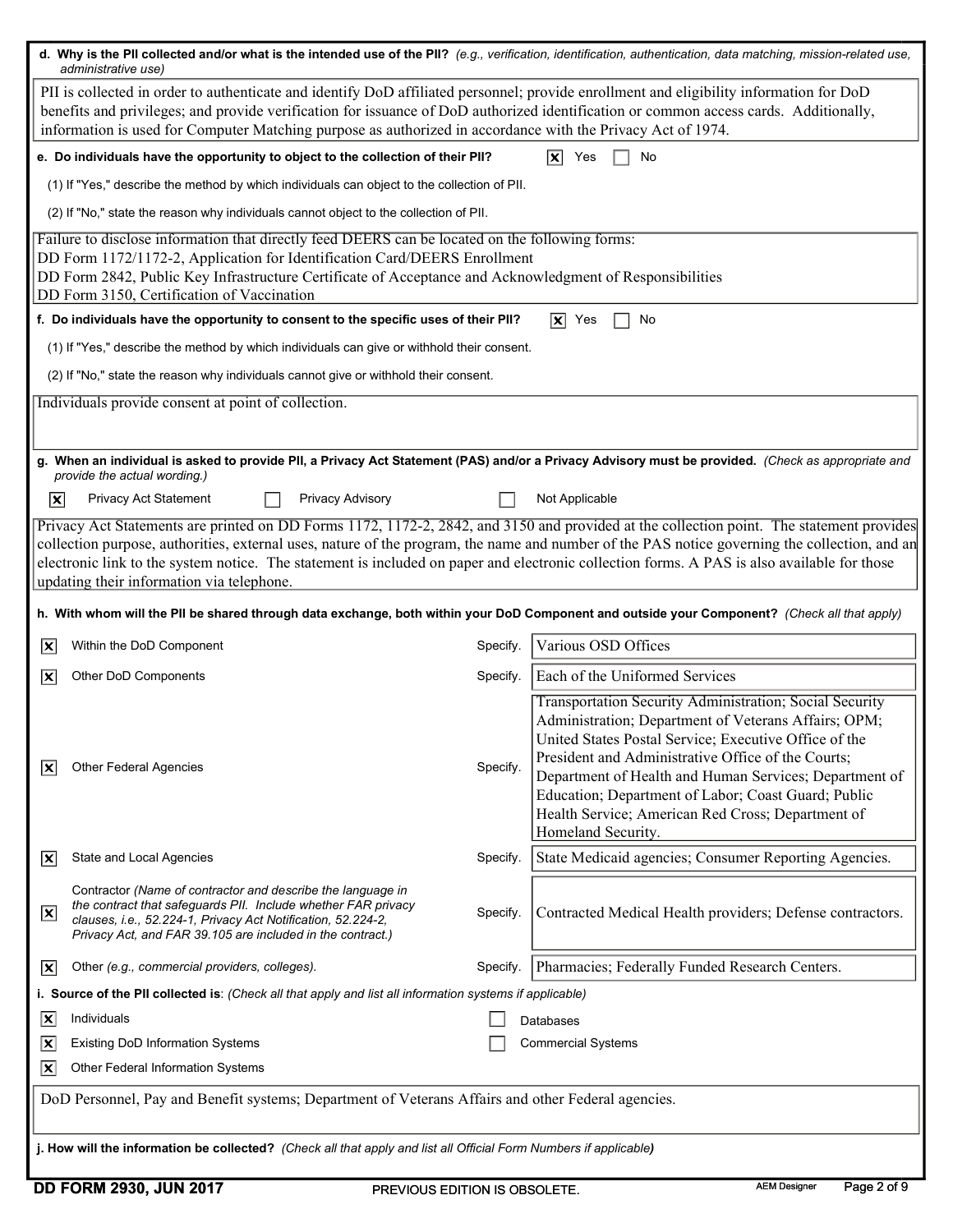|                           | E-mail                                                                                                                                                                                                                                                                                                                                                                                                                                                                                             | $ \mathbf{x} $ | Official Form (Enter Form Number(s) in the box below) |
|---------------------------|----------------------------------------------------------------------------------------------------------------------------------------------------------------------------------------------------------------------------------------------------------------------------------------------------------------------------------------------------------------------------------------------------------------------------------------------------------------------------------------------------|----------------|-------------------------------------------------------|
| $ \mathbf{x} $            | Face-to-Face Contact                                                                                                                                                                                                                                                                                                                                                                                                                                                                               |                | Paper                                                 |
|                           | Fax                                                                                                                                                                                                                                                                                                                                                                                                                                                                                                | X              | Telephone Interview                                   |
| $ \overline{\mathbf{x}} $ | Information Sharing - System to System                                                                                                                                                                                                                                                                                                                                                                                                                                                             | $ \mathbf{x} $ | Website/E-Form                                        |
|                           | Other (If Other, enter the information in the box below)                                                                                                                                                                                                                                                                                                                                                                                                                                           |                |                                                       |
|                           | DD Form 1172/1172-2, Application for Identification Card/DEERS Enrollment<br>DD Form 2842, Public Key Infrastructure Certificate of Acceptance and Acknowledgment of Responsibilities<br>DD Form 3150, Certification of Vaccination                                                                                                                                                                                                                                                                |                |                                                       |
|                           | k. Does this DoD Information system or electronic collection require a Privacy Act System of Records Notice (SORN)?                                                                                                                                                                                                                                                                                                                                                                                |                |                                                       |
|                           | A Privacy Act SORN is required if the information system or electronic collection contains information about U.S. citizens or lawful permanent U.S. residents that<br>is retrieved by name or other unique identifier. PIA and Privacy Act SORN information must be consistent.<br>$ \mathbf{x} $<br>Yes<br>No                                                                                                                                                                                     |                |                                                       |
|                           | If "Yes," enter SORN System Identifier<br>DMDC 02, DPR 39, OPM/GOVT 10                                                                                                                                                                                                                                                                                                                                                                                                                             |                |                                                       |
|                           | SORN Identifier, not the Federal Register (FR) Citation. Consult the DoD Component Privacy Office for additional information or http://dpcld.defense.gov/<br>Privacy/SORNs/<br>or                                                                                                                                                                                                                                                                                                                  |                |                                                       |
|                           | If a SORN has not yet been published in the Federal Register, enter date of submission for approval to Defense Privacy, Civil Liberties, and Transparency<br>Division (DPCLTD). Consult the DoD Component Privacy Office for this date                                                                                                                                                                                                                                                             |                |                                                       |
|                           | If "No," explain why the SORN is not required in accordance with DoD Regulation 5400.11-R: Department of Defense Privacy Program.                                                                                                                                                                                                                                                                                                                                                                  |                |                                                       |
|                           |                                                                                                                                                                                                                                                                                                                                                                                                                                                                                                    |                |                                                       |
|                           | I. What is the National Archives and Records Administration (NARA) approved, pending or general records schedule (GRS) disposition authority<br>for the system or for the records maintained in the system?<br>N1-330-03-001<br>(1) NARA Job Number or General Records Schedule Authority.                                                                                                                                                                                                         |                |                                                       |
|                           |                                                                                                                                                                                                                                                                                                                                                                                                                                                                                                    |                |                                                       |
|                           | (2) If pending, provide the date the SF-115 was submitted to NARA.                                                                                                                                                                                                                                                                                                                                                                                                                                 |                |                                                       |
|                           | (3) Retention Instructions.                                                                                                                                                                                                                                                                                                                                                                                                                                                                        |                |                                                       |
|                           | Hardcopy version of DD Form 1172: Destroy once written to optical disk. Optical disks: Destroy primary and backup copies after 5 years.<br>The DEERS database is Permanent: Cut off (take a snapshot) at end of Fiscal Year and transfer to the National Archives and Record<br>Administration in accordance with 36 CFR 1228.270 and 36 CFR 1234. (N1-330-03-01) Output records (electronic or paper summary<br>reports) are deleted or destroyed when no longer needed for operational purposes. |                |                                                       |
|                           | DD Form 3150 Information, Permanent pending finalization of GRS.                                                                                                                                                                                                                                                                                                                                                                                                                                   |                |                                                       |
|                           | Note: This disposition instruction applies only to record keeping copies of the reports retained by DMDC. The DoD office requiring creation<br>of the report should maintain its record keeping copy in accordance with NARA approved disposition instructions for such reports.                                                                                                                                                                                                                   |                |                                                       |
|                           | m. What is the authority to collect information? A Federal law or Executive Order must authorize the collection and maintenance of a system of<br>records. For PII not collected or maintained in a system of records, the collection or maintenance of the PII must be necessary to discharge the<br>requirements of a statue or Executive Order.                                                                                                                                                 |                |                                                       |
|                           | (1) If this system has a Privacy Act SORN, the authorities in this PIA and the existing Privacy Act SORN should be similar.<br>(2) If a SORN does not apply, cite the authority for this DoD information system or electronic collection to collect, use, maintain and/or disseminate PII.<br>(If multiple authorities are cited, provide all that apply).                                                                                                                                         |                |                                                       |
|                           | (a) Cite the specific provisions of the statute and/or EO that authorizes the operation of the system and the collection of PII.                                                                                                                                                                                                                                                                                                                                                                   |                |                                                       |
|                           | (b) If direct statutory authority or an Executive Order does not exist, indirect statutory authority may be cited if the authority requires the<br>operation or administration of a program, the execution of which will require the collection and maintenance of a system of records.                                                                                                                                                                                                            |                |                                                       |
|                           | (c) If direct or indirect authority does not exist, DoD Components can use their general statutory grants of authority ("internal housekeeping") as<br>the primary authority. The requirement, directive, or instruction implementing the statute within the DoD Component must be identified.                                                                                                                                                                                                     |                |                                                       |
|                           | 5 U.S.C. App. 3, Inspector General Act of 1978; 5 U.S.C. Chapter 90, Federal Long-Term Care Insurance; 5 U.S.C. Chapters 11 and 79<br>Services to Employees; 10 U.S.C. 113 Secretary of Defense; 10 U.S.C. 136, Under Secretary of Defense for Personnel and Readiness; 10                                                                                                                                                                                                                         |                |                                                       |